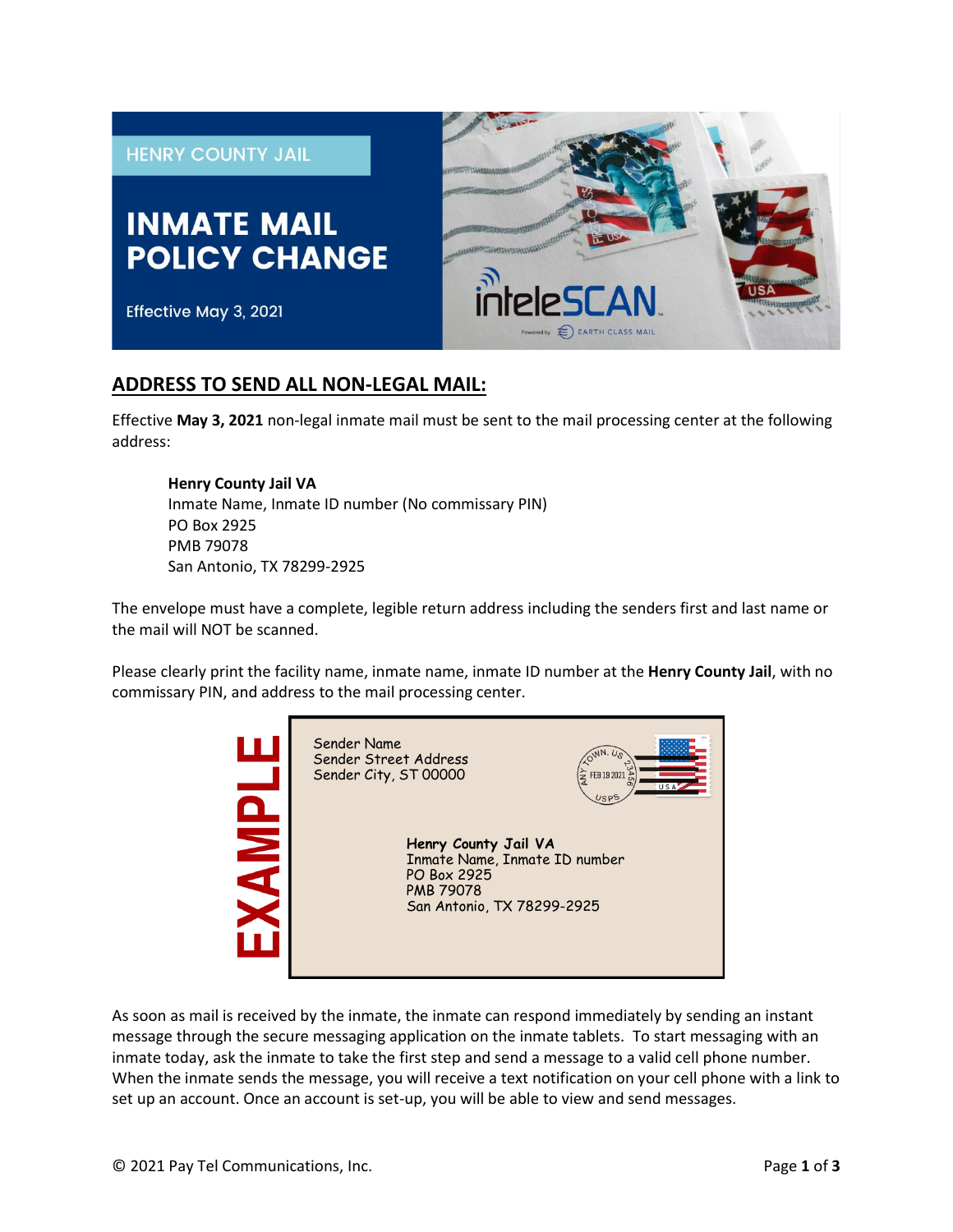# **MAIL PROCESSING CENTER REQUIREMENTS:**

- Mail arriving with postage due will be refused and returned to sender if possible.
- Mail must be 10 pages or less per envelope.
- Page size must be no larger than  $8.5'' \times 11''$ .
- Mail can include written or typed pages, photos, drawings or greeting cards. (No polaroid photos.)

# **MAIL PROCESSING CENTER RESTRICTIONS:**

- **Do not send mail or greeting cards with glitter, glue, tape, 3D elements, or electronic** components (lights, music, animation).
- Do not send any items containing, depicting, or relating to sexually explicit activity, illegal activity, violence, drug, or alcohol use, etc.
- Do not send illegal substances or any other items considered to be contraband.
- Do not send newspapers, magazines, books, or packages to the mail processing center.
- Do not send cash, personal checks, or money orders to the mail processing center
- Do not mail originals of important documents such as Birth Certificates, Driver's Licenses, Social Security Cards, Green Cards, etc., as they will not be returned.
- Do not send original photos or other irreplaceable or valuable items, as they will not be returned.
- **Do not mail legal mail to the mail processing center. See instructions below for Legal Mail.**

Mail meeting these requirements will be reviewed by facility staff within 24 hours of receipt and the physical mail will be destroyed.

Approved scanned mail will be saved and can be accessed by the inmate via the inmate tablets.

## **LEGAL MAIL:**

Legal mail **must be mailed directly to the Henry County Jail**. Address legal mail as follows:

**Henry County Jail INMATE FULL NAME, inmate ID number (no commissary PIN) 3250 Kings Mountain Road Martinsville, VA 24112** 

Legal mail must be marked as "**Legal Mail.**" All legal mail will be opened by facility staff in the presence of the inmate.

## **FACILITY MAIL POLICIES:**

The Henry County Jail has a zero-tolerance policy regarding mail violations.

Money Orders: Money orders should be mailed directly to the Henry County Jail. The envelope must have a complete, legible return address with sender's first and last name. If sender's name and return address are not present, the envelope will not be opened and will be sent back to the USPS. Please address as follows: